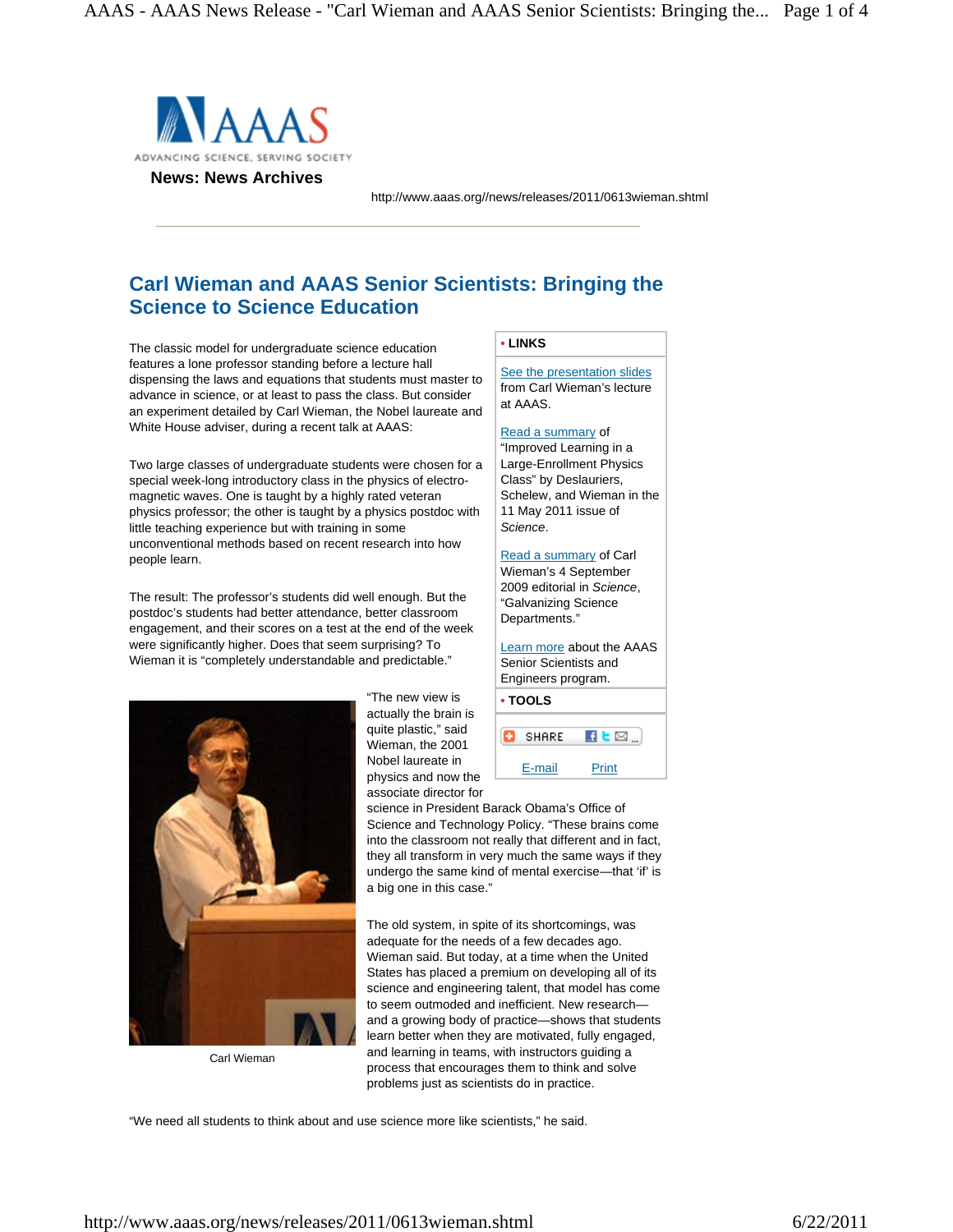Wieman has emerged as one of the world's leading authorities on science instruction, and in his presentation at AAAS, he took those in the crowded auditorium on a tour of how science can be used to improve the teaching of science and to prepare a new generation of scientists for the challenges of the 21st century.

The 25 April event, "STEM Professionals and K-12 Schools: Partnerships for Change," also featured members of a AAAS partner organization, Senior Scientists and Engineers, that works to bring retired scientists and engineers into classrooms as assistants for the teachers. In 2004, the program put its first scientists, engineers, and physicians into middle schools to support teachers in Maryland's Montgomery County. Another chapter started in 2008 in Fairfax County, Virginia. Currently, 50 volunteers from the program support K-12 teachers in the two states.

"The people who are involved—the retired senior scientists and engineers and the teachers love it, the kids seem to love it, and it has grown and has grown and taken on force," said Alan I. Leshner, AAAS chief executive officer and executive publisher of *Science*. "It's a wonderful example that I believe could be emulated in many, many places."

#### **Deep Insight on Learning**

Wieman is a past chairman of the National Academy of Sciences Board on Science Education. He is also a past winner of the Oersted Medal, the most prestigious award offered by the American Association of Physics Teachers. He led development of the ground-breaking Science Education Project at the University of Colorado-Boulder, and in 2007 moved to the University of British Columbia in Canada to start a similar venture (though he maintains a 20% appointment at Boulder).

After 15 years of deep research into learning and methods of teaching, Wieman's ideas are penetrating into the culture of American science and universities, even to places governed by tradition and sometimes resistant to change.

The classic approach to undergraduate science education assumes that the brain is like a sponge. The professor exposes the students to knowledge; the knowledge soaks in. But brain research and cognitive psychology, especially in the past 10-20 years, have shown that the brain doesn't work that way.

The new research suggests that lectures are an inefficient way to impart knowledge. Better, Wieman said, for instructors and schools to understand that learning is a process of building proteins, growing neurons—"significantly changing the brain, not just adding bits of knowledge." And the most effective way to achieve these changes in the brain, Wieman said, is by exercises that stimulate this growth and change.

In this framework, motivating the students is crucial. To advance their knowledge of a subject, the instructor has to connect with their pre-existing thinking on that subject. The instructor must recognize that short-term memory is "very limited," and that achieving long-term change in understanding requires the deliberate practice of increasingly difficult problems along with feedback by a mentor.

The goal of these efforts is to get students to think like scientists. And so, Wieman said, they must be placed in situations requiring them to think like a scientist; that challenge must be "extended and strenuous," with timely and specific feedback from the instructor. Science courses that have made students think more like experts, he said, often "are ones which are quite explicitly designed to make the process of science and the relevance of the material very explicit, and not just talking about it, but having it really lead the discussion."

### **From Concept to Application**

How does this process look in the classroom?

The top-down method of dispensing knowledge is largely set aside. The professor is no longer a lecturer, but in some senses a "cognitive coach."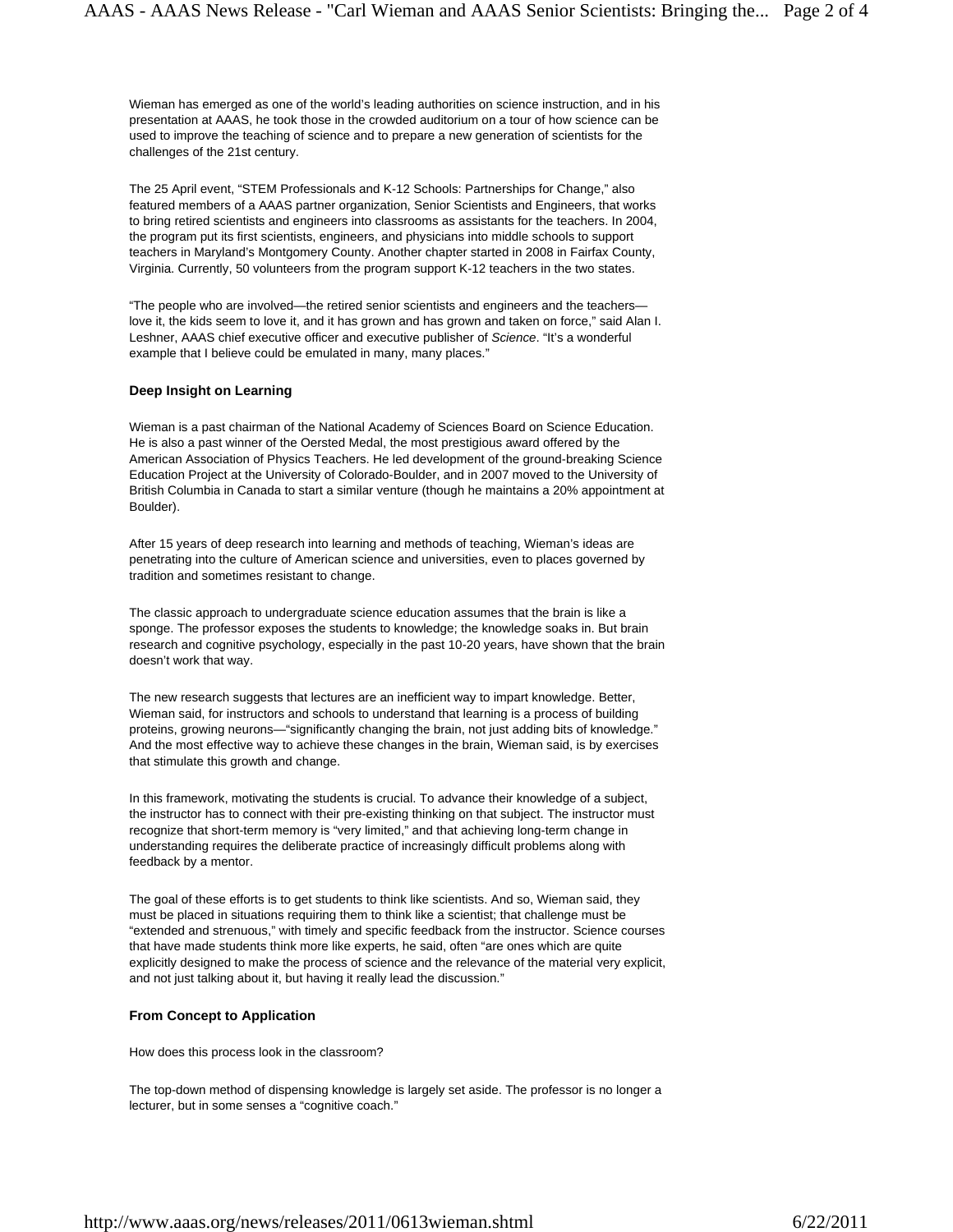To begin a lesson, Wieman assigns students a few pages of reading, followed by an online quiz to be sure that they finished it. He then poses a multiple-choice question based on common misconceptions of mental models; they choose answers with clickers, a wireless teaching tool that records their answers. While they're not graded on those answers, making the choice gives the students a sense of accountability and helps them process the question differently. That primes them for learning.

After they answer the question, students form small consensus groups around their chosen answers, discuss their reasoning, and re-vote. "And while they're having those discussions," he explained, "I'm busy running around, listening in." That gives Wieman a sense of what students do and don't understand.

Recognizing misconceptions—that's a crucial role for the instructor. Where there are consistent student difficulties, Wieman works to address the misconceptions and inaccurate mental models. "Changing mental model requires active mental process and effort," he explained. "Passively listening to explanation is ineffective."

Following the small-group discussions, Wieman leads a class-wide conversation around the questions before finally demonstrating which answer was correct by performing an experiment.

The students' follow-up questions show whether they understand the concepts, Wieman said. They're trying to understand ideas—why, for example, does the light in their dorm room might dim when they turn on the heater?

With those questions, "they're really covering new material, they're testing their mental models," he said. "They're extending this material into new areas. So they're really much more engaged in kind of intellectually thinking about this." Wieman describes his own talking in the class as "all reactive—it's in response to guide their thinking and questions."

It is by this process of engagement, challenge, repetition, and further challenge that the students begin to think like scientists.

"Don't waste class time with the instructor being an expensive talking textbook, okay?" Wieman said. "You want students to be able to learn information other ways than listening to the instructor anyway, and so if you remove that out of class, it turns out that you free up a great deal of time. But also then, ultimately, you learn how to learn things."

## **"You're thinking like scientists!"**

While Wieman's work is focused on undergraduate physics, he said he is "quite confident" that these principles apply to other fields of science and at all educational levels.

And in the discussion that followed, those involved in the Senior Scientists and Engineers program made clear that they, too, are focused on providing students with motivation and tying science to real life. Jack Byers, a retired mechanical engineer, said that Sally Berman, a teacher at Island Creek Elementary School in Alexandria, Virginia, explains Newton's forces to her students using seat belts as an example.

Nsombi Brown, a teacher at Georgian Forest Elementary School in Silver Spring, Maryland, described the special insight that mechanical engineer Dave Weiss brings into her classroom. "When there is a laboratory activity or there's a discussion going, Mr. Weiss comes in with expertise and he always relates it to real-life and the curriculum as well," Brown explained. "So, if we're talking about the revolution of the earth, he's going to relate it back to a topic that we studied in the beginning of the year on periodic motion" and the movement of hands on a clock.



Nsombi Brown

"He gets excited. He says, 'You're thinking like scientists!' That encourages them to continue